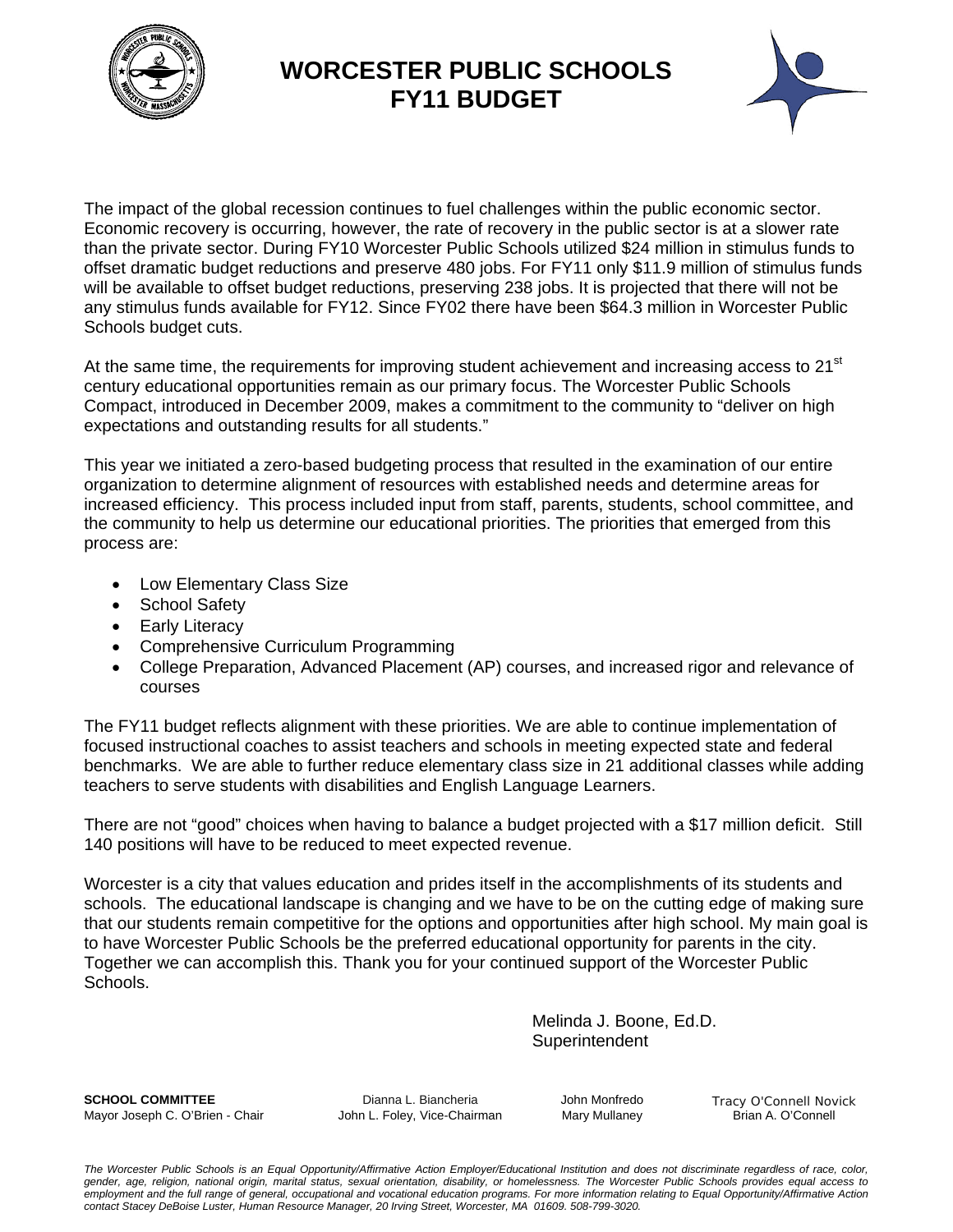#### **ACCOUNT SUMMARY**

| <b>FISCAL 11 / FISCAL 10 BUDGET COMPARISON</b> |                      |               |               |                   |          |                                      |               |               |                   |  |  |  |
|------------------------------------------------|----------------------|---------------|---------------|-------------------|----------|--------------------------------------|---------------|---------------|-------------------|--|--|--|
| <b>SALARY ACCOUNTS</b>                         |                      |               |               |                   |          | <b>ORDINARY MAINTENANCE ACCOUNTS</b> |               |               |                   |  |  |  |
|                                                |                      | <b>FY 11</b>  | <b>FY10</b>   |                   |          |                                      | <b>FY 11</b>  | <b>FY 10</b>  |                   |  |  |  |
| Acct no.                                       | Name                 | <b>Budget</b> | <b>Budget</b> | <b>Difference</b> | Acct no. | <b>Name</b>                          | <b>Budget</b> | <b>Budget</b> | <b>Difference</b> |  |  |  |
| 91110                                          | <b>ADMIN</b>         | 10,735,681    | 10,520,074    | 215,607           | 500101   | <b>RETIREMENT</b>                    | 11,729,674    | 11,923,048    | $-193,374$        |  |  |  |
| 91111                                          | <b>TEACHERS</b>      | 128,289,156   | 129,265,433   | $-976,277$        | 500103   | <b>TRANSPORTATION</b>                | 10,183,333    | 9,972,179     | 211,154           |  |  |  |
| 91112                                          | <b>SCH COM</b>       | 87,000        | 87,000        | 0                 | 500105   | <b>O/STATE TRAVEL</b>                | $\Omega$      | $\Omega$      | $\Omega$          |  |  |  |
| 91114                                          | DxD SUBS             | 781,200       | 681,200       | 100,000           | 500122   | <b>ATHLETICS</b>                     | 367,189       | 325,849       | 41,340            |  |  |  |
| 91115                                          | <b>INST ASSIST</b>   | 3,634,745     | 3,320,198     | 314,547           | 500123   | <b>HLTH INSURANCE</b>                | 41,899,162    | 37,829,113    | 4,070,048         |  |  |  |
| 91116                                          | <b>COACHES</b>       | 445,771       | 447,156       | $-1,385$          | 500125   | <b>OTHER INSURANCE</b>               | 3,765         | 3,504         | 261               |  |  |  |
| 91117                                          | <b>BUS MONITORS</b>  | 643,428       | 640,423       | 3,005             | 500129   | <b>WORKERS COMP</b>                  | 952,300       | 929,935       | 22,365            |  |  |  |
| 91118                                          | <b>MISC SALARY</b>   | 668,925       | 646,545       | 22,380            | 500130   | <b>PERS SERVICES</b>                 | 1,383,050     | 1,511,093     | $-128,043$        |  |  |  |
| 91134                                          | <b>INST SUPPORT</b>  | 1,828,844     | 1,917,425     | $-88,581$         | 500132   | <b>TUITION</b>                       | 11,340,972    | $\Omega$      | 11,340,972        |  |  |  |
| 91124                                          | CROSS GDS            | 515,306       | 497,983       | 17,323            | 500133   | <b>PRINT &amp; POST</b>              | 282,531       | 256,664       | 25,867            |  |  |  |
| 91119                                          | <b>CUSTODIANS</b>    | 5,918,049     | 6,089,545     | $-171,496$        | 500135   | <b>INST MATERIALS</b>                | 1,947,074     | 4,223,589     | $-2,276,515$      |  |  |  |
| 91203                                          | CUST O/T             | 972,422       | 972,422       | 0                 | 500136   | <b>MISCELLANEOUS</b>                 | 2,357,236     | 2,210,243     | 146,993           |  |  |  |
| 91120                                          | <b>SCH PLANT</b>     | 2,110,750     | 2,157,587     | $-46,837$         | 500137   | <b>UNEMPLOYMENT</b>                  | 735,000       | 275,000       | 460,000           |  |  |  |
| 91204                                          | <b>SCH PLANT O/T</b> | 160,800       | 155,579       | 5,221             | 500138   | <b>IN-STATE TRAVEL</b>               | 81,619        | 186,919       | $-105,300$        |  |  |  |
| 91121                                          | <b>ADM CLERICAL</b>  | 2,545,826     | 3,068,043     | $-522,217$        | 500141   | <b>VEHICLE MAINT</b>                 | 460,427       | 460,427       | 0                 |  |  |  |
| 91205                                          | CLERICAL O/T         | 336,787       | 331,787       | 5,000             | 500146   | <b>BLDG UTILITIES</b>                | 7,520,890     | 7,944,545     | $-423,655$        |  |  |  |
| 91122                                          | <b>SCH CLERKS</b>    | 1,819,270     | 2,072,881     | $-253,611$        | 500152   | <b>SCHOOL PLANT OM</b>               | 2,374,641     | 2,310,120     | 64,521            |  |  |  |
| 91133                                          | <b>SCH NURSES</b>    | 2,653,086     | 2,462,020     | 191,066           |          | TOTAL ORD. MAINTENANCE               | 93,618,863    | 80,362,229    | 13,256,634        |  |  |  |
| 91123                                          | <b>NON INST</b>      | 2,643,354     | 2,759,508     | $-116,154$        |          |                                      |               |               |                   |  |  |  |
| <b>TOTAL SALARIES</b>                          |                      | 166,790,400   | 168,092,809   | $-1,302,409$      |          |                                      |               |               |                   |  |  |  |
|                                                |                      |               |               |                   |          |                                      |               |               |                   |  |  |  |
|                                                |                      |               |               |                   |          |                                      |               |               |                   |  |  |  |
| <b>SALARIES</b>                                |                      | 166,790,400   | 168,092,809   | $-1,302,409$      |          |                                      |               |               |                   |  |  |  |
| <b>ORDINARY MAINTENANCE</b>                    |                      | 93,618,863    | 80,362,229    | 13,256,634        |          |                                      |               |               |                   |  |  |  |
|                                                |                      |               |               |                   |          |                                      |               |               |                   |  |  |  |
|                                                | <b>GRAND TOTAL</b>   | 260,409,263   | 248,455,038   | 11,954,225        |          |                                      |               |               |                   |  |  |  |
|                                                |                      |               |               |                   |          |                                      |               |               |                   |  |  |  |





Title III 1,189,460

TOTAL \$27,123,756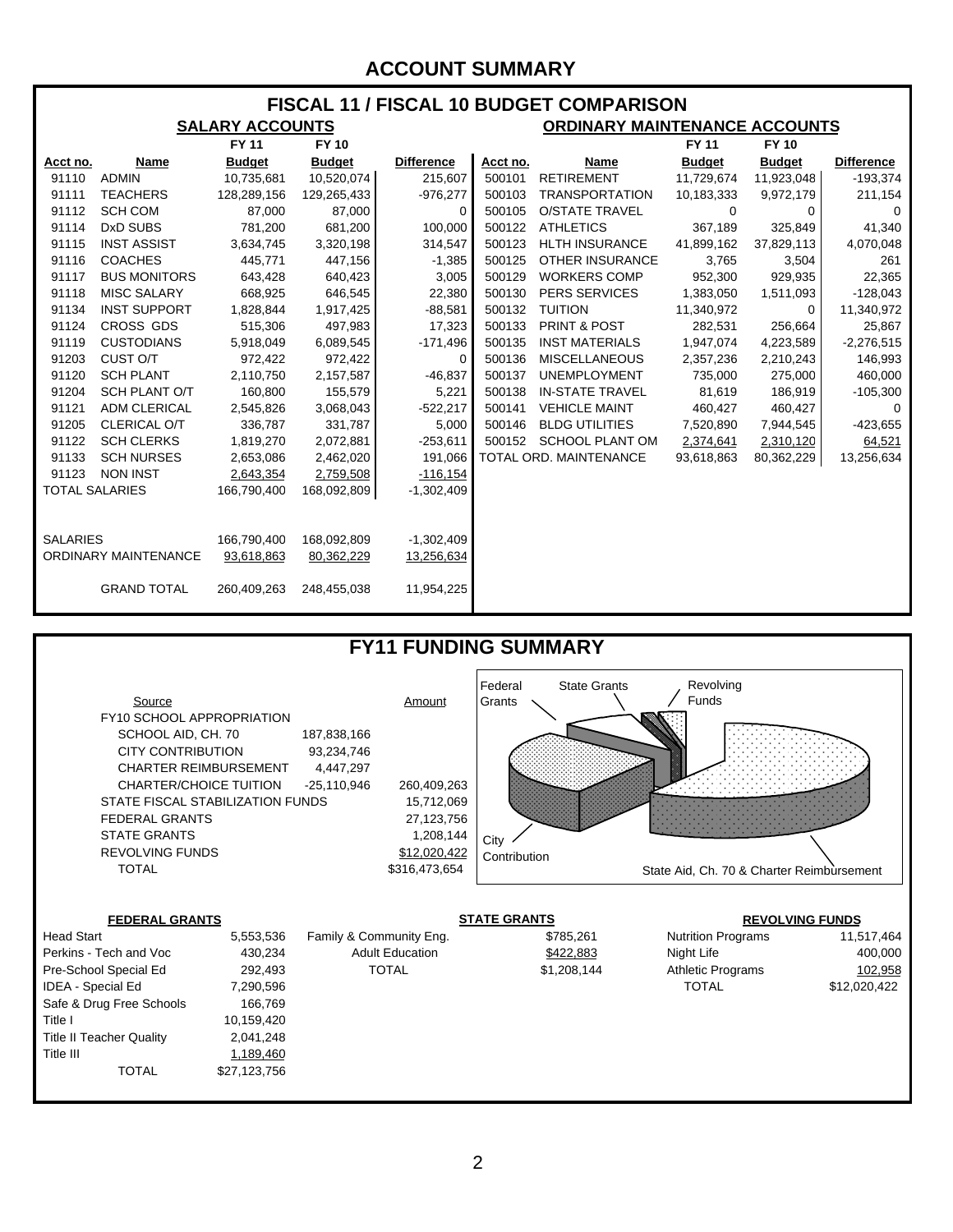## **FISCAL 11 BUDGET DISTRIBUTION**



Tuition (4%) Utilities (3%)

### **EDUCATION REFORM SPENDING**

|                                  | 05/06       | 06/07*        | 07/08         | 08/09         | 09/10         | 10/11         |
|----------------------------------|-------------|---------------|---------------|---------------|---------------|---------------|
| Chapter 70 (State Aid)           | 161,059,359 | 167,480,913   | 174,025,314   | 180,493,947   | 176,884,068   | 187,838,166   |
| <b>Charter Reimbursement</b>     | 3,286,939   | 3,649,540     | 4,910,875     | 4,708,761     | 4,566,823     | 4,447,297     |
| City Contribution                | 80,015,430  | 87,404,142    | 89,097,892    | 93,324,416    | 92,738,479    | 93,234,746    |
| PL 874 Impact Aid                |             | 625,000       |               |               | 0             | $\Omega$      |
| <b>Charter/Choice Tuition</b>    |             | $-17,385,621$ | $-20,025,049$ | $-21,900,572$ | $-23,660,337$ | $-25,110,946$ |
| <b>Total General Fund Budget</b> | 244,361,728 | 241,773,974   | 248,009,032   | 256,626,552   | 250,529,033   | 260,409,263   |
| State Stabilization Funds**      |             |               |               |               | 15,900,327    | 3,674,638     |
| TOTAL                            | 244,361,728 | 241,773,974   | 248,009,032   | 256,626,552   | \$266,429,360 | \$264,083,901 |
|                                  |             |               |               |               |               |               |

*\* In FY07, charter school and school choice tuition are no longer budgeted in the WPS appropriation. However, because of Chapter 70 state aid and city contribution totals, the tuition amounts must be shown as a budget offset.* 

\*\* In FY11, the WPS is expected to receive State Fiscal Stabilization Funds from the American Recovery and Reinvestment Act of 2009.

### **STAFFING HISTORY**

|                      | 01-02 | $02 - 03$ | 03-04 | 04-05 | $05-06$ | 06-07 | 07-08 | 08-09 | 09-10 | $10 - 11$ |
|----------------------|-------|-----------|-------|-------|---------|-------|-------|-------|-------|-----------|
| Central Office Admin | 25    | 21        | 17.25 | 17.25 | 17.25   | 18.25 | 20    | 19    | 20    | 20        |
| Bldg. Administrators | 82    | 81        | 77    | 78    | 79      | 76    | 77    | 77    | 77    | 77        |
| Teachers             | 2.132 | 2.076     | 1.942 | 1,913 | 1,876   | 1.864 | 1.822 | 1.844 | 1.874 | 1.873     |
| Inst. Assistants*    | 235   | 212       | 160   | 169   | 158     | 125   | 126   | 183   | 210   | 170       |
| Bus Monitors         | 49    | 49        | 54    | 58    | 25      | 25    | 26    | 26    | 30    | 25        |
| Crossing Guards      | 118   | 118       | 118   | 118   | 113     | 113   | 110   | 104   | 104   | 104       |
| Custodians           | 173   | 161       | 153   | 153   | 153     | 155   | 152   | 149   | 148   | 147       |
| School Plant         | 46    | 40        | 39    | 44    | 45      | 44    | 42    | 42    | 42    | 40        |
| Admin. Clerical      | 85    | 78        | 75    | 75    | 75      | 70    | 70    | 70    | 70    | 59        |
| School Clerical      | 93    | 92        | 84    | 84    | 84      | 80    | 80    | 80    | 80    | 71        |
| School Nurses**      |       | 43        | 43    | 42    | 42      | 42    | 42    | 42    | 42    | 45        |
| Non-Inst Support     | 64    | 60        | 54    | 56    | 58      | 60    | 60    | 60    | 67    | 53        |
| Totals               | 3.102 | 3.031     | 2.816 | 2.808 | 2,725   | 2,672 | 2,627 | 2,696 | 2.764 | 2.684     |

City Budget Only (Does not include grant funded positions)

\* In FY09, 57 Instructional Assistant positions previously funded by grants were moved to general fund budget because of declining state and federal resources

\*\* School Nurses transferred from City in FY03.